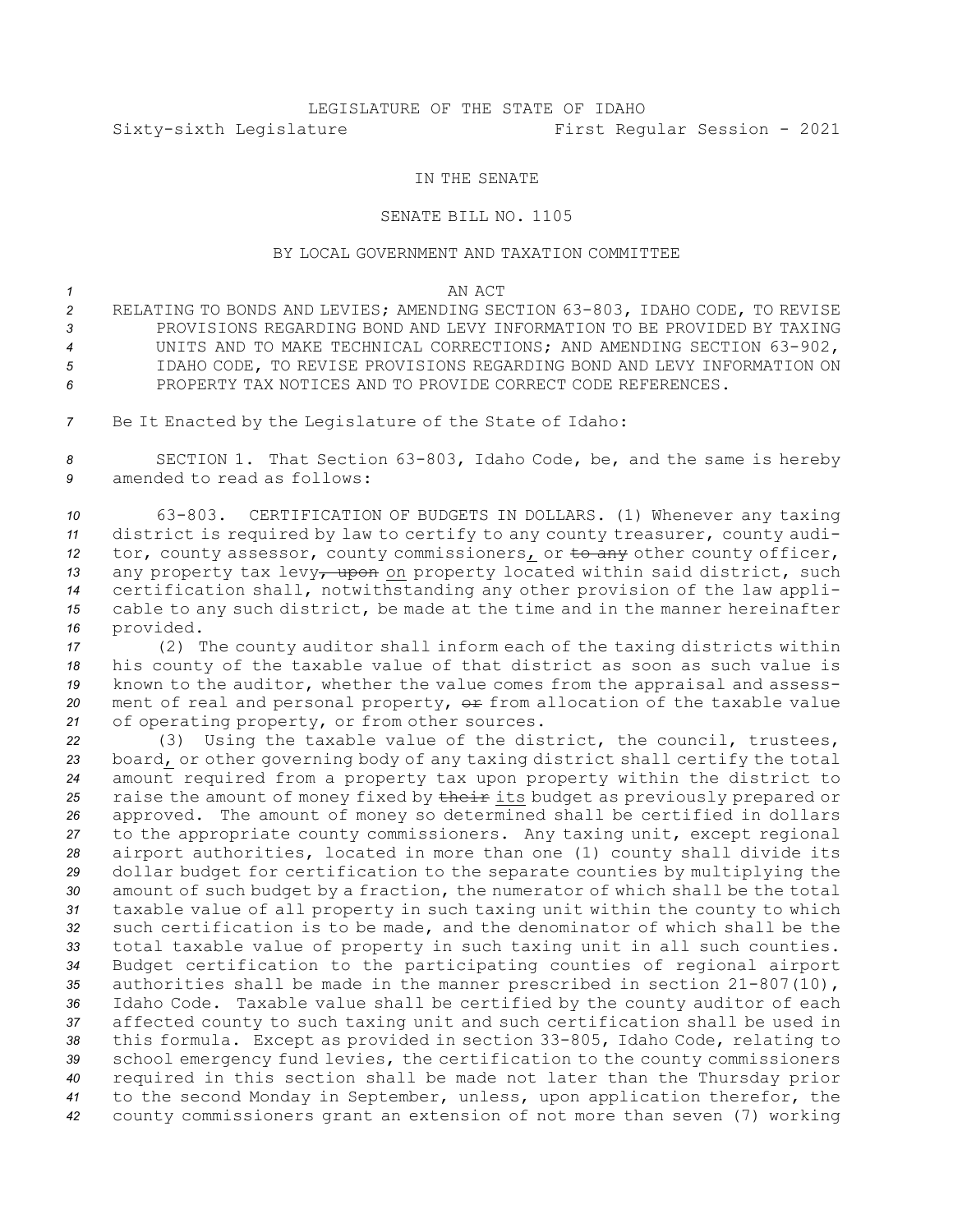days. After receipt of this certification, the county commissioners shall make <sup>a</sup> tax levy as <sup>a</sup> percent of taxable value of all property in the taxing district which, when applied to the tax rolls, will meet the budget require-ments certified by such taxing districts.

 (4) Except as provided in section 50-2908(1), Idaho Code, for the pur- pose of this section, "taxable value" shall mean the portion of the equalized assessed value, less any exemptions, and the value that exceeds the value of the base assessment roll for the portion of any taxing district within <sup>a</sup> rev- enue allocation area of an urban renewal district, located within each tax-10 ing district which that certifies a budget to be raised from a property tax levy. When the county auditor is notified of revenues sufficient to cover expenses as provided in section 50-2903(5), Idaho Code, taxable value shall also include the value that exceeds the value of the base assessment roll for the portion of any taxing district within <sup>a</sup> revenue allocation area. For each taxing district, taxable value shall include the value from the prop- erty and operating property rolls for the current year and subsequent and missed property rolls for the prior year or the best estimate of the subse-quent and missed property rolls for the current year.

 (5) At the time of certifying to the county commissioners the amount re- quired from <sup>a</sup> property tax under subsection (3) of this section, any taxing district with one (1) or more voter-approved bonds and levies shall submit to the appropriate county tax collector the expiration date of each voter-ap-proved bond and levy applicable to the taxing district.

*<sup>24</sup>* SECTION 2. That Section 63-902, Idaho Code, be, and the same is hereby *25* amended to read as follows:

 63-902. PROPERTY TAX NOTICE AND RECEIPTS -- DUTY OF TAX COLLECTOR. (1) For property on the property roll or operating property roll, the county tax collector must, prior to the fourth Monday of November in each year, mail or transmit electronically, as that term is defined in section 63-115, Idaho Code, if electronic transmission is requested by the taxpayer, to every tax- payer, or to his agent or representative, at his last known post office ad- dress, <sup>a</sup> tax notice prepared upon forms prescribed in section 63-219, Idaho Code, which shall contain at least the following:

- *<sup>34</sup>* (a) The year in which the property tax was levied;
- *<sup>35</sup>* (b) The name and address of the property owner;
- *<sup>36</sup>* (c) An accurate description of the property or, in lieu thereof, the tax *37* number of record;
- *<sup>38</sup>* (d) The parcel number;
- *<sup>39</sup>* (e) Full market value for assessment purposes;
- *<sup>40</sup>* (f) The total amount of property taxes due:
- *<sup>41</sup>* (i) State;
- *<sup>42</sup>* (ii) County;
- *<sup>43</sup>* (iii) City;
- *<sup>44</sup>* (iv) School district separately shown as:
- *<sup>45</sup>* (A) Maintenance and operation;
- *46* (B) Bond;
- *<sup>47</sup>* (C) Supplemental;
- *48* (D) Other;
- *<sup>49</sup>* (v) And every other tax being separately shown.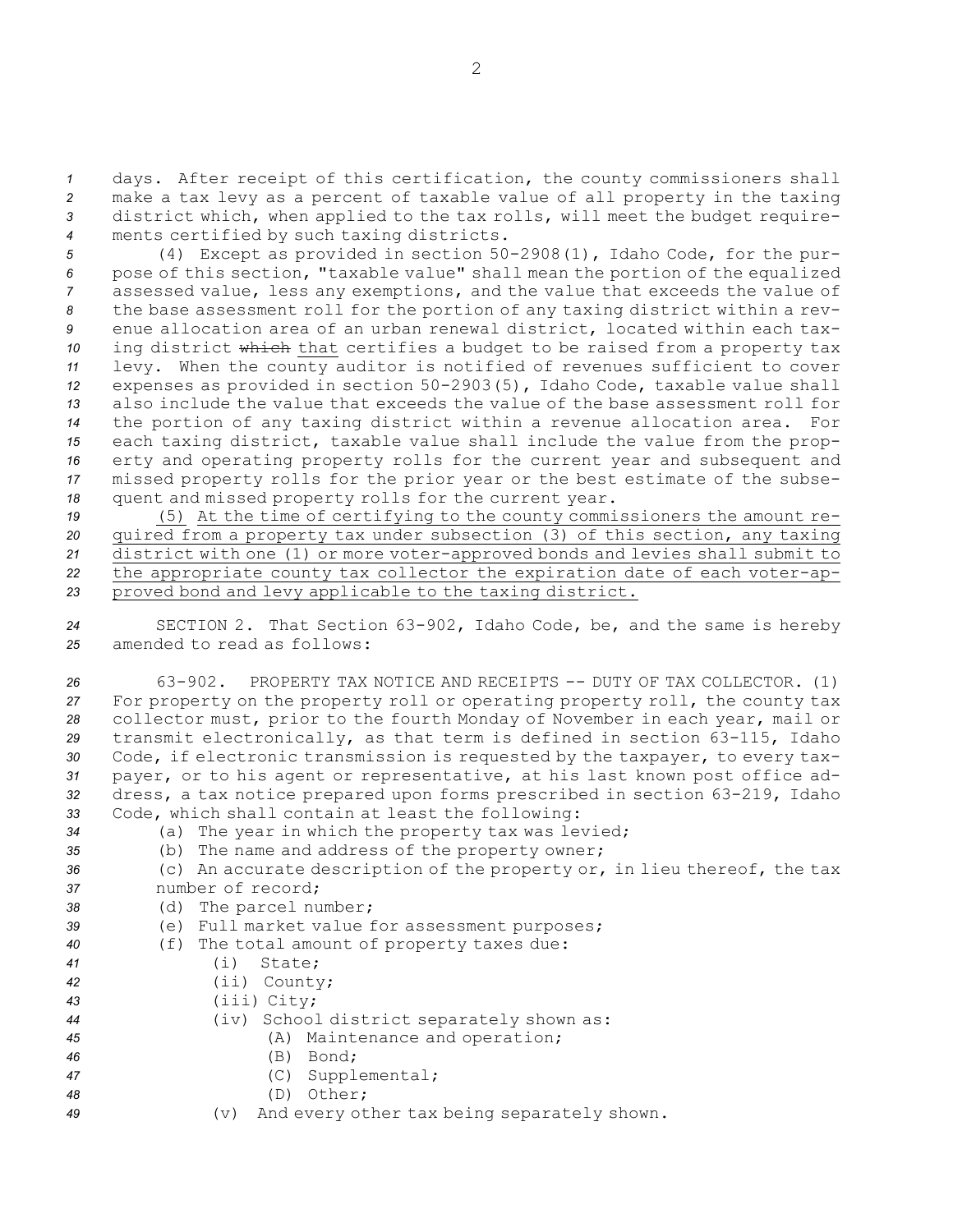*<sup>1</sup>* (g) All property tax levies in the tax code area;

 (h) The expiration dates of any bond and voter-approved levy all bonds and levies approved by voters at an election for each taxing district as defined in section 63-3101, Idaho Code, submitted to the tax collector 5 pursuant to section 63-803(5), Idaho Code;

*<sup>6</sup>* (i) The date when such property taxes become delinquent;

*<sup>7</sup>* (j) Notation of delinquencies against said property;

*<sup>8</sup>* (k) Whether an interim payment account exists;

*<sup>9</sup>* (l) The different payment options available to the taxpayer, his agent *<sup>10</sup>* or representative shall be printed in boldface type in <sup>a</sup> contrasting *<sup>11</sup>* color or highlighted on the face of the tax notice; and

12 (m) The total amount of property taxes for the previous tax year, and.

13 (n2) The information required by paragraph (i) subsection (1)(h) of this subsection may be satisfied if the county treasurer provides an annual insert with the tax notice or <sup>a</sup> link on the tax notice to the county web-16 site where the information required by paragraph (i) subsection (1) (h) of this subsection can be accessed. Such information must be archived on the county website. In addition to including the link to the county website, the county treasurer may also include on the tax notice <sup>a</sup> quick response code to 20 access the information required by paragraph (i) subsection (1)(h) of this subsection.

*<sup>22</sup>* (23) The tax notices shall be numbered consecutively and the numbers *<sup>23</sup>* must be entered upon all property rolls.

*<sup>24</sup>* (34) Tax notices prepared in tax code area format shall state that levy *<sup>25</sup>* sheets are available to the public.

*<sup>26</sup>* (45) Levy sheets shall list the total property tax levy for each taxing *<sup>27</sup>* district or taxing jurisdiction and the total in each tax code area.

 (56) If the taxpayer is one other than the equitable titleholder, such as an escrowee, trustee of trust deed or other third party, the taxpayer shall deliver to the equitable titleholder <sup>a</sup> statement of the total amount of property taxes billed, on or before the second Monday of December.

 (67) The tax collector in each county of the state is authorized to de- stroy all duplicate property tax receipts and microfilm of tax receipts on file in his office as they reach ten (10) years old. Property tax receipts may be destroyed if information has been replicated in other storage media.

 (78) Computer and data processing routines for completion of all phases of the property tax roll procedures may be utilized with the responsibility for completion of each office's statutory duties to remain under the super- vision of that office. Wherever the designation "property roll" appears within title 63, Idaho Code, data processing or computer procedures and forms may be substituted as permanent records.

 (89) The county tax collector must, as soon as possible after the sub- sequent or missed property roll is delivered to him from the county auditor, mail or transmit electronically, if electronic transmission is requested by the taxpayer, <sup>a</sup> notice to every taxpayer listed on the subsequent or missed property roll, or to his agent or representative. The notice shall conform as nearly as possible to the notice required for property listed on the prop-erty roll.

*<sup>49</sup>* (910) Failure to mail or transmit electronically, if electronic trans-*<sup>50</sup>* mission is requested by the taxpayer, such property tax notice, or receipt of